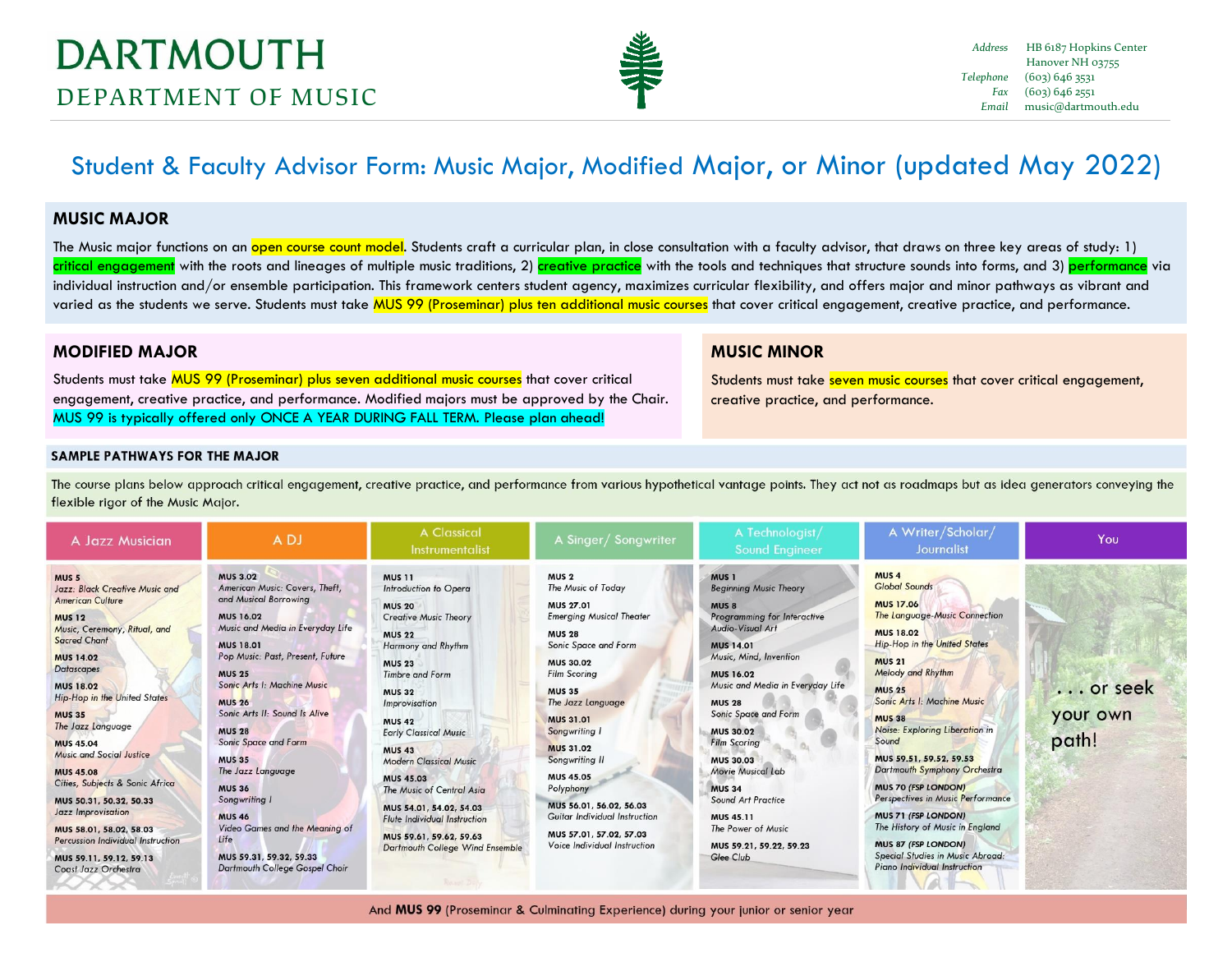*Prior* to declaring (on DartWorks) a major, modified major, or minor in Music, you must complete this form and submit it to Department Administrator Sam Candon [\(Samantha.Candon@dartmouth.edu\)](mailto:Samantha.Candon@dartmouth.edu). You are encouraged to submit this form roughly *one term before you plan to officially declare* so that the Music faculty will have time to collectively discuss and approve your plan.

If you have not yet requested and been assigned a faculty advisor, please take a moment and think about whom you'd like to work with. A suitable faculty advisor will typically be someone who shares some of your interests and/or someone with whom you have taken a class.

The following full-time Music faculty are eligible to serve as advisors in Academic Year 2021-22.

| <b>EMAIL</b>                     | <b>INTERESTS</b>                                                                           |
|----------------------------------|--------------------------------------------------------------------------------------------|
| Cesar.Alvarez@dartmouth.edu      | songwriting, new musicals, participatory theater, music production                         |
| Richard.A.Beaudoin@dartmouth.edu | music theory, rhythm, recording analysis, sound studies, composition                       |
| Michael.A.Casey@dartmouth.edu    | music theory, composition, improvisation, neuroscience, medicine, AI, circuits             |
| William.Cheng@dartmouth.edu      | music history, race, disability, social justice, digital games                             |
| Kui.Dong@dartmouth.edu           | composition, improvisation, world music, fiction/film, architecture                        |
| Ash.Fure@dartmouth.edu           | immersive performance, music technology, experimental opera, sound art, noise              |
| Theodore.C.Levin@dartmouth.edu   | ethnomusicology, world music, folk music, soundscapes, sacred music                        |
| Sally.Pinkas@dartmouth.edu       | solo and collaborative performance practice (classical through contemporary                |
|                                  | repertoire), theory and analysis                                                           |
| Steven.R.Swayne@dartmouth.edu    | music history, popular music through the ages, writing about music, music in/as literature |
|                                  |                                                                                            |

1. Your name: \_\_\_\_\_\_\_\_\_\_\_\_\_\_\_\_\_\_\_\_\_\_\_\_\_\_\_\_\_\_\_\_\_\_\_\_\_

2. Do you already have a Music faculty advisor?

- a. If yes, who is it?
- b. If no, please email one of the faculty members listed above and ask them to be your advisor. Once they have agreed, please indicate their name here: \_\_\_\_\_\_\_\_\_\_\_\_\_\_\_\_\_\_\_\_\_\_\_\_\_\_\_\_\_\_\_\_\_\_\_\_\_

3. (Check one) I am declaring a

Music major

Modified Music major

Music minor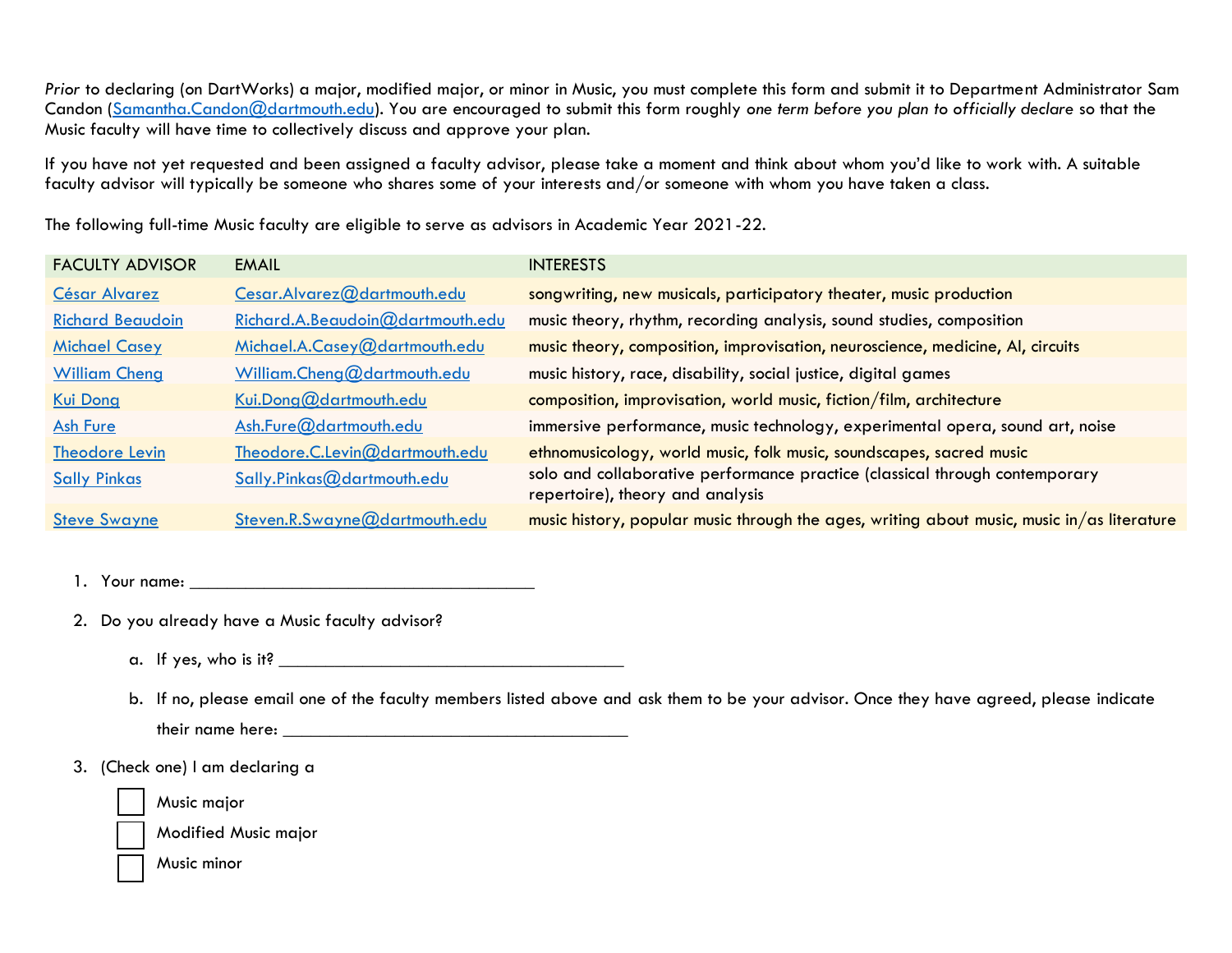4. Please list any Music courses you have taken at Dartmouth so far.

| Music course number & title | Year & Term taken (e.g. Fall '21) | Instructor |
|-----------------------------|-----------------------------------|------------|
|                             |                                   |            |
|                             |                                   |            |
|                             |                                   |            |
|                             |                                   |            |
|                             |                                   |            |
|                             |                                   |            |
|                             |                                   |            |
|                             |                                   |            |
|                             |                                   |            |
|                             |                                   |            |

5. Please list the Music courses you still plan to take. **Please note that the MUS 99 Proseminar (required for Major and Modified Major) is only offered once a year, typically in Fall term.** 

| Music course number & title | When do you plan to take it? | Instructor (if known) |
|-----------------------------|------------------------------|-----------------------|
|                             |                              |                       |
|                             |                              |                       |
|                             |                              |                       |
|                             |                              |                       |
|                             |                              |                       |
|                             |                              |                       |
|                             |                              |                       |
|                             |                              |                       |
|                             |                              |                       |
|                             |                              |                       |

6. Please list any musical extracurricular (not-for-academic-credit) activities you participate in (e.g., Gospel Choir, Dartmouth Symphony Orchestra, your own band, a cappella performances, DJing, gigging, independent research or composition, etc.).